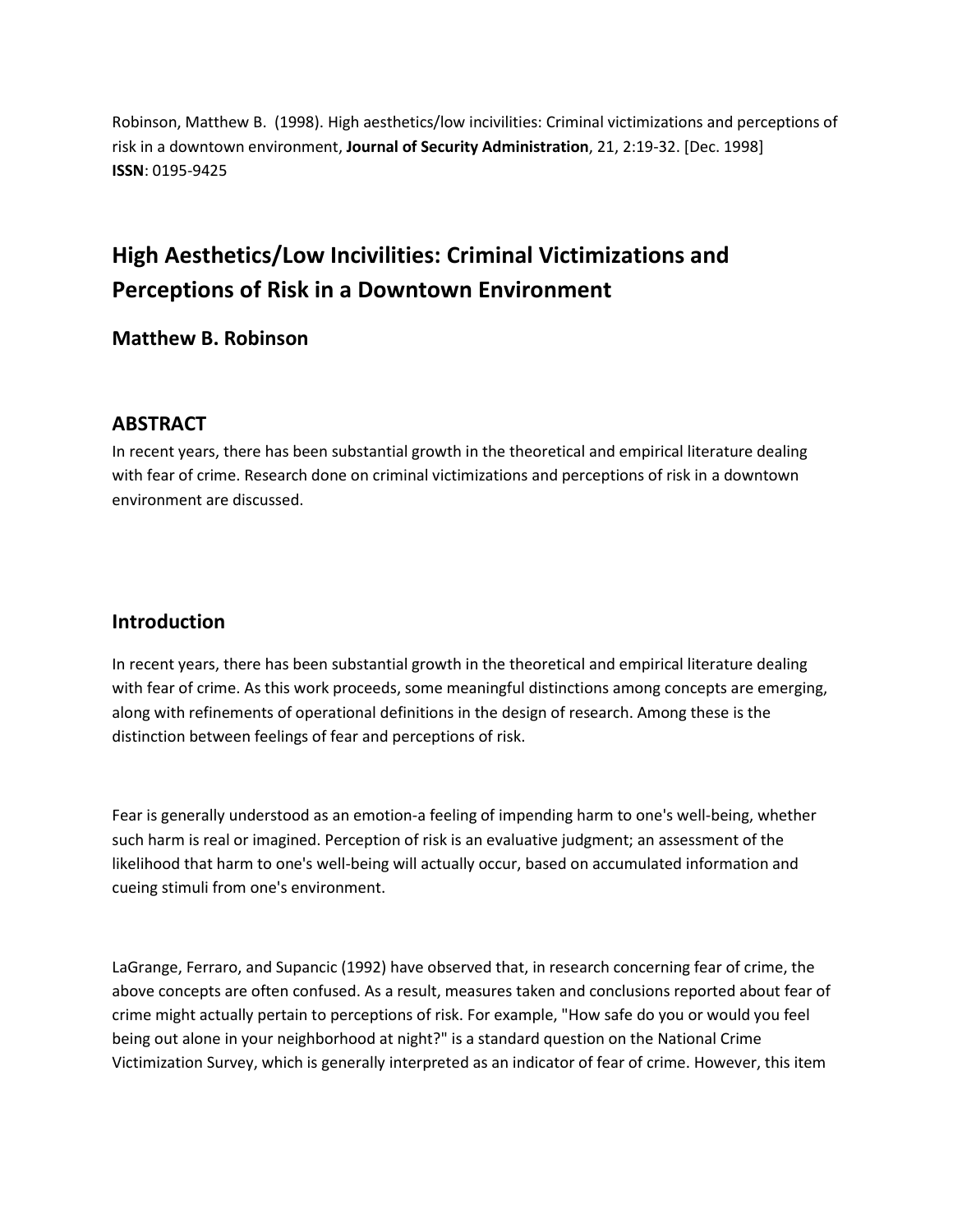is actually a better measure of risk ("How safe do you feel . . ?") than a measure of fear ("How afraid do you feel . . ?"), yet this is not explicitly stated in most of the literature (p. 315).

The point is well-taken. It cannot be assumed that people who perceive their surroundings to be unsafe are necessarily afraid. Fear may be a function of both perceived risk and perceived seriousness of an offense (Warr & Stafford, 1983, p. 1033). In such a case, high perceived risk and high offense seriousness are both necessary conditions for fear, but neither is sufficient (p. 1035). Thus, valid inferences about fear cannot be made solely from measurements of risk perception. As stated by LaGrange and Ferraro (1989), "Simply because people think they are unlikely to be crime victims does not mean they are unafraid of crime, nor does a heightened sense of perceived risk automatically translate into heightened feelings of fear" (p. 699). On the other hand, it does seem reasonable to assume that people who are afraid do not perceive their surroundings to be safe, so that measurements of fear can be appropriately interpreted to include perception of risk. It has been argued that perception of risk is an input, while fear of crime is the resulting output (Warr, 1987, p. 31). In fact, persons who perceive a high risk of victimization are more fearful of crime (LaGrange & Ferraro, 1989, p. 704). Of course, neither fear nor risk perception is necessarily related to probability of actual victimization (much like fear of flying more than driving, despite the far greater safety of air travel). In particular, studies of elderly people and females indicate that levels of fear and/or risk perception among members of these groups are considerably greater than their actual probabilities of being victimized (e.g., Baumer, 1978; Box, Hale, & Andrews, 1988; Clarke & Lewis, 1982; Erksine, 1974; Figgie, 1980; Garofalo, 1979; Parker & Ray, 1990; Skogan & Maxfield, 1981; Warr, 1984, 1990), although these differences may be greatly exaggerated due to measurement problems (LaGrange & Ferraro, 1989, p. 715).

In light of the need for greater specificity of concepts and measurements in this area of inquiry, it should be understood that the focus of this research is on perception of risk for criminal victimization. The design and findings of the study do not support inferences concerning fear of crime. As stated by LaGrange and Ferraro (1989), "Although the two concepts (risk and fear) share some commonality, perceptions of risk and feelings of fear are different and distinct crime perceptions and they deserve separate attention in research on this topic" (p. 704). Thus, the general purpose of the study is to examine relationships among environmental characteristics, perceptions of risk for criminal victimization (not fear), and actual criminal victimization. The particular matter of concern is the extent to which high levels of environmental aesthetics or low levels of environmental incivilities, the result of a carefully planned program of Crime Prevention Through Environmental Design (CPTED), may be associated with perceptions of risk for criminal victimization and actual victimizations of persons at work, and en route to and from their places of employment. Specifically, four interrelated hypotheses are tested: (1) changes made to a downtown environment through a program of CPTED aimed at increasing aesthetics and eliminating incivilities will be associated with high ratings of area attractiveness among respondents; (2) conditions of high aesthetics/ low incivilities will be associated with low levels of risk perception for criminal victimization among respondents; (3) conditions of high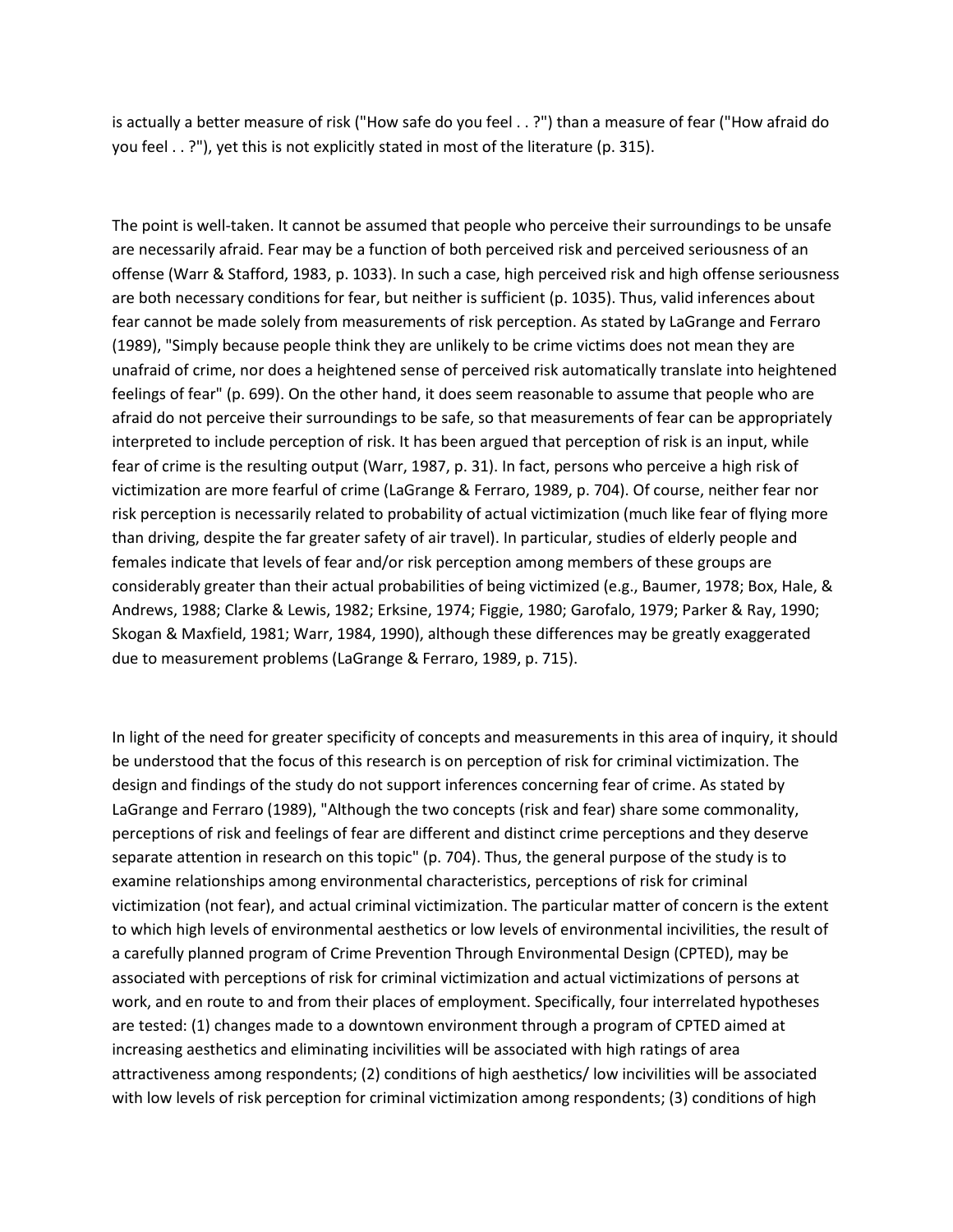aesthetics/low incivilities will be associated with low levels of self-reported criminal victimization among respondents; and (4) self-reported victims of crime will report higher perceptions of risk than nonvictims of crime.

### **Definition of Terms**

#### **Aesthetics**

Aesthetics, of course, refers to beauty: qualities that are pleasing to the senses. Insofar as environmental characteristics of urban areas are concerned, the term may be generally taken to include well-maintained buildings; neat vacant properties; grounds immediately surrounding buildings; clean streets/parking areas/ walkways; attractive natural foliage and plantings; bright night-lighting of all public use areas; and orderly, unobtrusive behavior of people. In essence, high levels of aesthetics is equivalent to low levels of incivilities.

#### **Incivilities**

Incivilities have been generally described as "untended property" and "untended people and behavior" (Wilson & Kelling, 1982). More specifically, these include abandoned buildings with boarded or broken windows, abandoned lots with an accumulation of trash, litter in streets/walkways/parking areas, graffiti on buildings and walls, groups of people loitering/arguing/fighting on streets, derelicts and winos reclining in doorways and alleyways, poorly lit streets and dark entries to buildings and alleys, and the presence of illegal drug activity (Covington & Taylor, 1991; Hunter,1978; Lewis & Salem,1981; Rohe & Burby,1988). A number of research studies have reported a significant relationship between conditions of incivility and fear of crime and/or perception of risk for victimization (Appleton, 1975; Biderman, Johnson, Mcintyre, & Weir, 1967; Box et al., 1988; Covington & Taylor, 1991; Gates & Rohe, 1987; Greene & Taylor, 1988; Hunter, 1978; Lewis & Maxfield, 1980; Lewis & Salem, 1986; Maxfield, 1984, 1987a, 1987b; Pate, Wycoff, Skogan, & Sherman,1986; Skogan,1986; Taylor, Shumaker, & Gottfredson,1985; Wilson,1968). These conditions have been variously referred to as "signs of crime" (Skogan & Maxfield,1981), "early signs of danger" (Stinchcombe, Adams, Heimer, Scheppele, Smith, & Taylor, 1980), "urban unease" (Wilson, 1968), "perceived neighborhood problems" (Gates & Rohe, 1987), "non-normal appearances" (Goffman, 1971), "disorder" (Skogan,1980), "soft crimes" (Reiss,1985), "prelude to trouble" (Skolnick, 1966), and "cues to danger" (Warr, 1990). It is not surprising that environmental conditions are also associated with high rates of actual victimization, especially for offenses such as robbery (Camp, 1968; Tiffany & Ketchell, 1979; Wise, 1983), rape (Stoks, 1983), and burglary (Robinson, 1994, 1997; Taylor & Nee, 1988).

#### **Crime Prevention Through Environmental Design (CPTED)**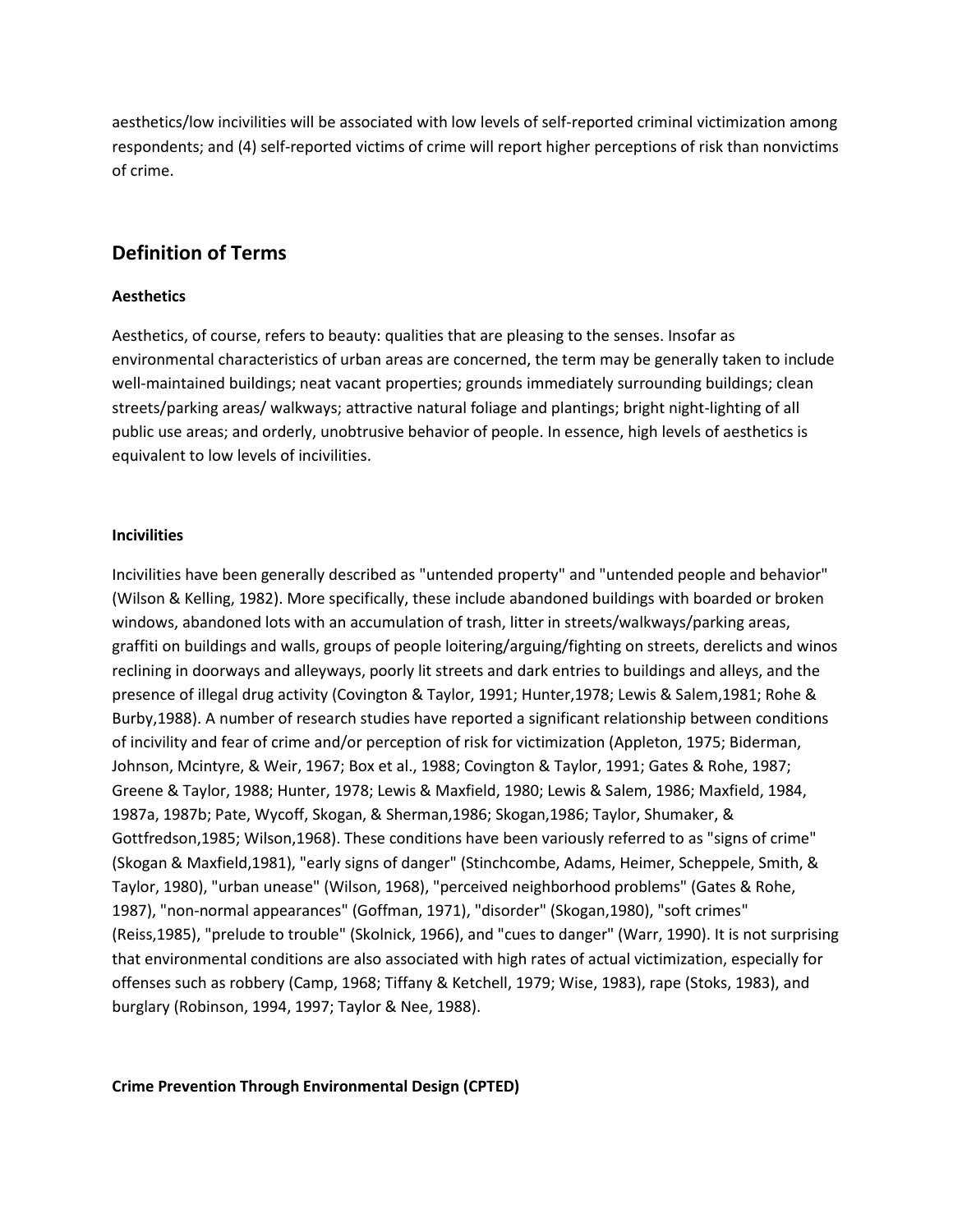In the early 1970s, the seminal works of C. Ray Jeffery (1971) and Oscar Newman (1972) promoted a growing interest in crime prevention through environmental design-now familiarly referred to as CPTED. Newman's work is largely associated with prevention techniques called defensible space-physical design changes aimed at increasing solidarity among residents and their neighbors and increasing the potential for surveillability of outside offenders. Jeffery's influence is seen more frequently in studies and projects involving the "facts of objective and perpetual space, urban form, offenders, target opportunities, and the roles that all these play in criminal events" (Brantingham & Jeffery, 1991, p. 237).

Generally, CPTED focuses on the locations where crimes occur and on mechanisms to reduce the vulnerability of those locations to crime (Taylor & Harrell, 1996, p. 1), because CPTED is based on the assumption that characteristics in the external physical environment play a major role in promoting crime (Clarke, 1995, p. 2). CPTED programs are primarily aimed at eliminating opportunities for crime in various physical environments, as well as at reducing fear or perceptions of risk, and increasing the quality of life (Crowe, 1991).

Since the early 1970s, numerous projects have been implemented, and evaluative studies have been conducted, indicating that CPTED focusing on architectural and spatial arrangement, as well as land-use design, can reduce rates of crimes such as burglary and robbery in residential neighborhoods and commercial areas (for discussions, see Brantingham & Brantingham, 1981; Jeffery, 1990). While improving aesthetics and reducing incivilities have not been the primary focus of most of these endeavors, neither have these factors been left unattended. That is, many environmental design features aimed at increasing public surveillability of crimetarget sites, as well as those intended to reduce offender accessibility to some sites, wittingly or unwittingly, result in the reduction or elimination of various incivilities and make substantial aesthetic improvement-for example, more attractive spatial arrangement, design, and maintenance of buildings, parking areas, and walkways; removal or reconstruction of deteriorated buildings; installation of brighter lighting; selective location and trimming of foliage; and so forth. In fact, some claim that CPTED is specifically aimed at such goals beyond crime prevention (National Crime Prevention Institute, 1986).

Few of the evaluative research studies on CPTED projects have included measures of public fear of crime or perception of risk; and, as mentioned earlier, it is understood that neither of these factors is necessarily related to actual victimization. Still, to the extent that an abatement of incivilities and improvement of aesthetics is associated with CPTED activities-that is, that the "signs" of danger or crime are removed or at least reduced-it seems plausible to project that relatively low levels of public perception of risk and low levels of actual victimization would be present following an intensive CPTED program in a given area of a city. The testing of this proposition, then, is the objective of the present study.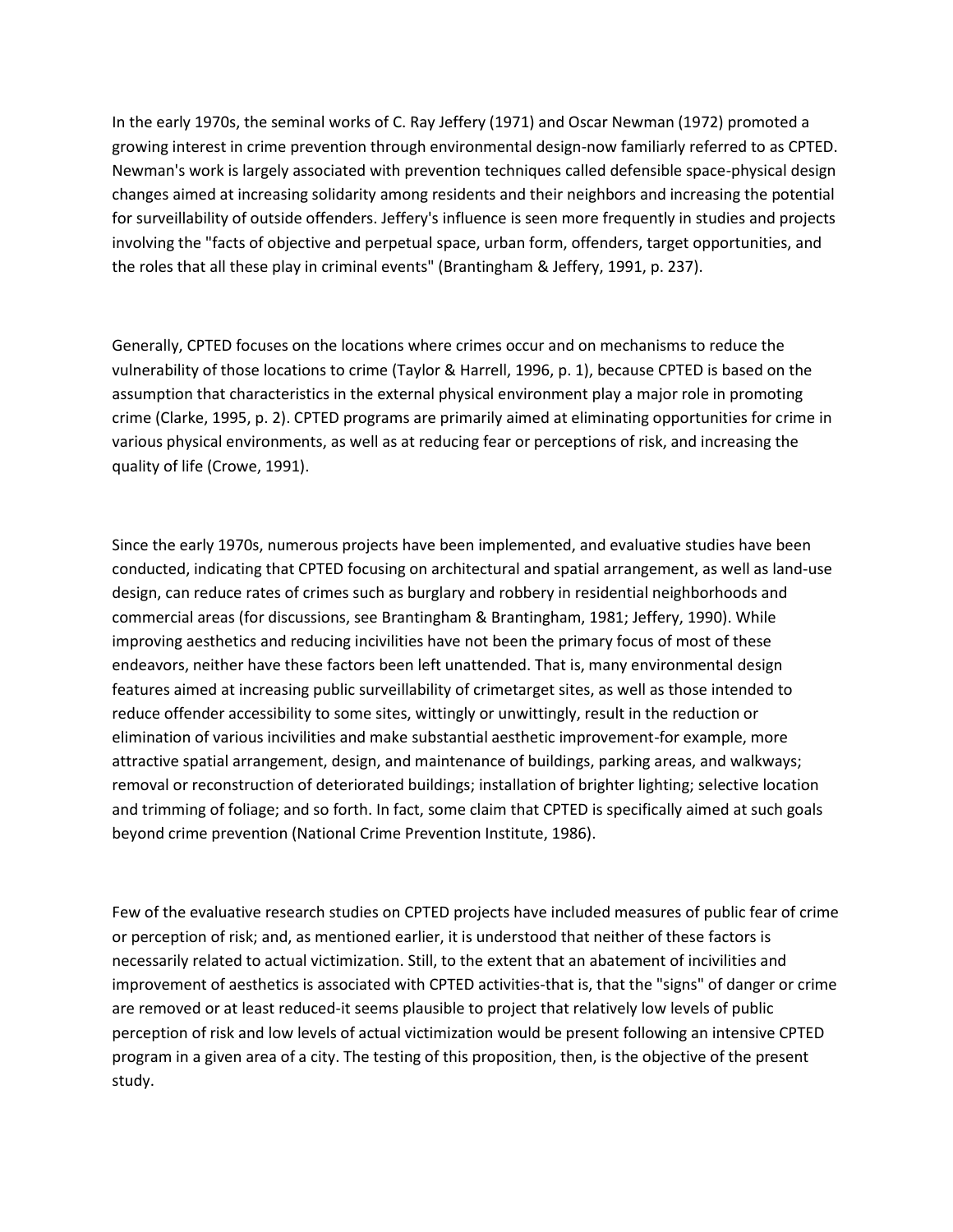### **Design and Methodology**

The research was conducted in Tallahassee, Florida, where a major project of civic improvement in the downtown area has been underway during the past half decade. Like many small cities whose populations and land areas have greatly expanded in a relatively few years, a number of small downtown businesses either closed altogether or moved to the suburbs. Even so, the "old downtown" environment of Tallahassee was not left to deteriorate into conditions of incivility which emit signs of danger and are related to actual occurrences of crime. Considering that Tallahassee is the capital city of the state of Florida, and that many if not most of the downtown buildings house central offices of government (city, county, and state), it is understandable that various commercial and professional firms would seek offices in the immediate vicinity. Thus, old buildings vacated by a variety of small businesses, as well as a number of historical homes in the area, were and are yet being renovated or replaced. Also, improvements of streets, walkways, courtyards, parks, and parking areas have been and continue to be made, not only to serve people during daytime working hours, but also to promote hotel, dining, and entertainment activities during evenings, weekends, and holidays for a variety of people.

Interviews with personnel of the Downtown Development Office, the Downtown Improvement Authority, and the Tallahassee Police Department (D. Dunson, M. Larson, and J. Rioux, respectively, May 12, 1995) revealed that, since 1991, all public and private improvements and renovations in the downtown area of the city have been made in consultation with the Crime Prevention Unit of the Tallahassee Police Department. The interrelated objectives of increasing aesthetics, eliminating incivilities, and preventing crime are routinely promoted as critical aspects of all projects. Indeed, along with many aesthetic improvements in the central city environment, police data also reflect very low levels of reports of actual criminal offenses, relative to other areas of the city. According to the Tallahassee Police. Department, the downtown environment is one of the most street-crime-free areas of the city, except for a small frequency of crimes against automobiles.

At the same time, in terms of overall safety from crime, the City of Tallahassee as a whole is ranked 341 out of 343 metro areas (where 343 is the highest crime rate area) evaluated in the United States and Canada (Savageau & Boyer, 1994). The rankings are based on figures "derived from the FBI's Crime in the United States, 1988, 1989, 1990, 1991, and 1992, and from the Bureau's unpublished "Crime by County' reports for each of the years . . Canadian figures are derived from the Centre for Justice Statistics unpublished `Table 3' reports for 1987, 1988, 1989, 1990, and 1991" (Savageau & Boyer, 1994).

Taking all of the above into account, it was felt that the downtown area of the City of Tallahassee would be particularly appropriate as the geographical focus for this study. In order to assess public perception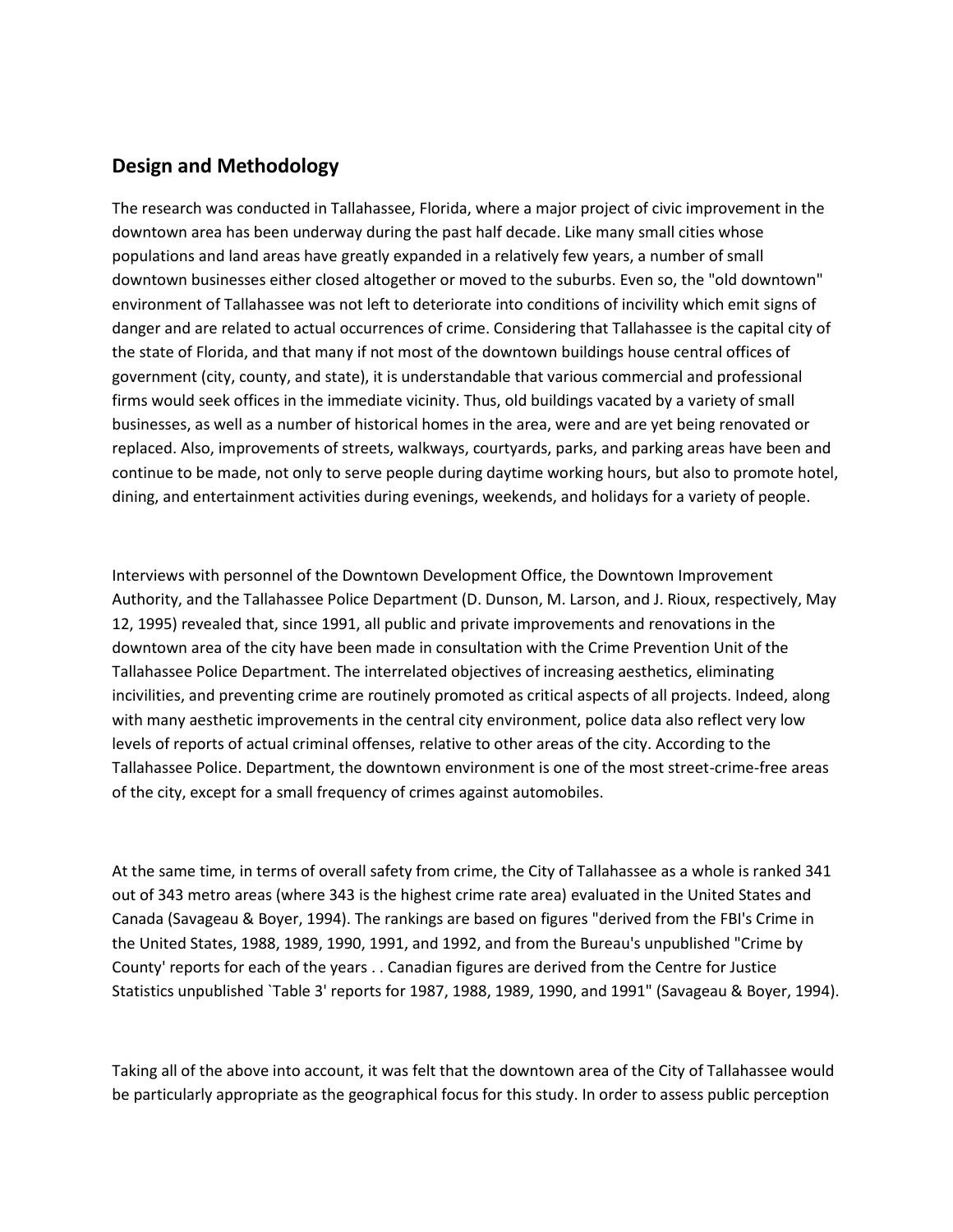of risk for criminal victimization in this area, a random sample of 350 state employees working in downtown locations was selected for data collection by telephone survey. This sample size is similar to many previous studies in the area of incivility and CPTED research (e.g., LaGrange & Ferraro, 1989 in = 320 phone interviews]; Warr & Stafford, 1983 [n = 339 mail survey respondents]). Considering that state government employees account for 41% of the total workforce in the city (Tallahassee Chamber of Commerce, 1995), that state offices are highly concentrated in the downtown area, and that people working in those offices necessarily encounter the downtown environment with considerable frequency while travelling to and from work, running errands downtown, eating lunch in the numerous parks, and so forth, this respondent group was taken to be appropriate for the purposes of the study.

After obtaining demographic characteristics of each respondent, as well as his or her specific location of employment, the data collection proceeded by asking all to rate the attractiveness of the downtown area on a five-point scale ranging from poor to excellent (plus uncertain). In the same manner, respondents were asked to rate their feelings of personal safety (perceptions of risk from criminal victimization) in downtown Tallahassee in general, and specifically while traveling to and from work and while at work (parking areas for employment locations were considered to be "at work"). Additionally, respondents were asked about victimization experiences (in 1994) on the way to and from work, as well as while at work. Selfreported victims were also asked about type of criminal victimization and location of the offense.

The data analysis procedures involved figuring simple percentages and zero-order correlations. These correlations include Kendall's Tau-b (for ordinal by ordinal relationships) and Phi-squared (for 2x2 nominal relationships). The goal of the research was not to search for causal relationships between the variables in the study, but rather to search for associations between them. Since the author does not have access to pre- and post-CPTED program measures of levels of incivilities, perceptions of risk, and actual occurrences of criminal victimizations, the study does not utilize an experimental design. Rather, the study is cross-sectional in nature. That is, the study is aimed at locating relationships between levels of incivilities, perceptions of risk, and criminal victimizations in one time period-1994.

### **Analysis and Interpretation**

Table 1 reflects how respondents rated the level of personal safety associated with downtown Tallahassee, and the attractiveness of the downtown Tallahassee area. In terms of the area's attractiveness, only 5% rated the downtown area as poor or below average, while 21% rated it as average, and 71% rated the downtown area as good or excellent. This supports our earlier observation that downtown Tallahassee is an area containing high levels of aesthetics, with few environmental incivilities. The employees perceive that there is very little "untended property" or "untended people and behavior" in the downtown environment (Hypothesis 1). Things such as abandoned or burned out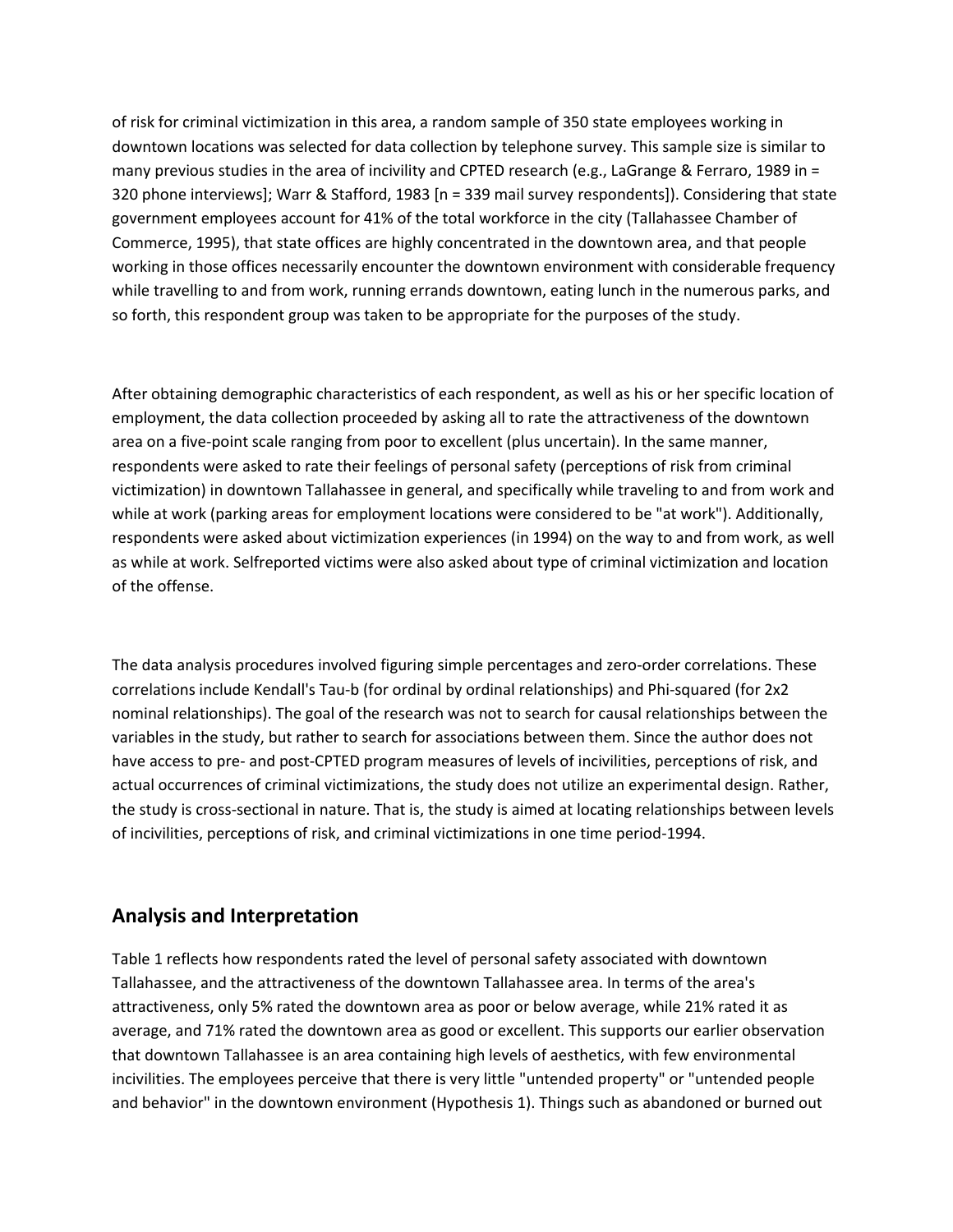buildings; abandoned lots; loitering teenagers; illegal drug use; vandalism; fighting and arguing; litter; graffiti; and gangs, drug users, and winos are rarely or never present in the downtown Tallahassee environment. With this finding that the highest percentage of respondents rated Tallahassee as an area which was highly attractive, we expected to find a low percentage of respondents who felt that downtown Tallahassee posed personal safety risks (Hypothesis 2).

Table 1 also shows that a moderately low 19% of respondents rated the level of personal safety associated with downtown Tallahassee as poor or below average. Also, 29% of respondents rated the level of personal safety in downtown Tallahassee as average. Yet, 40% of respondents indicated that downtown Tallahassee was a place with a good or excellent rating of personal safety. Thus, more respondents rated downtown Tallahassee's attractiveness as good or excellent (71%) than rated it a place with a good or excellent personal safety rating (40%). Also, while only 6% rated the downtown area as poor or below average in attractiveness, 19% of respondents rated the level of personal safety associated with downtown Tallahassee as poor or below average. This represents a statistically significant zero-order correlation between levels of aesthetics and levels or perceptions of risk of -0.28 (Tau-b). This means that among respondents, high levels of perceived aesthetics were associated with low levels of perceived risk of criminal victimization. The moderate correlation does suggest that feelings of personal safety are decided by more than just attractiveness of the area alone; perhaps, they are decided by actual criminal victimizations; demographic characteristics such as gender, age, and race; as well as exposure to media crime stories, or more specific environmental conditions associated with specific buildings and/or parking garages and lots where state employees work.

Table 2 shows that out of the 350 respondents surveyed, 0%, were victims of crime while going to work, 7% of respondents were victims of crime while at the workplace, and only 1% of respondents were victims of crime while leaving the workplace. Thus, the data suggest that overall, there was little workrelated criminal victimization of state employees in 1994 (Hypothesis 3). The data demonstrate that it is less safe for state employees in Tallahassee to actually be at the workplace than to go or leave the workplace; however, this finding of a higher level of criminal victimization at work may merely reflect an increased opportunity structure at work-there is more opportunity to be a victim of crime at work than on the way to or from the workplace, since employees spend more time at work than they do while traveling to and from work.

Table 3 illustrates the types of crimes that state employees were victims of while at work and while leaving their workplaces. Most of the criminal victimizations were property offenses. For example, 59% of offenses at work were motor vehicle thefts, thefts from automobiles, or vandalism against cars. Twenty-five percent of crimes committed at the workplace were thefts. The remaining 16% of crimes committed were violent offenses: 8% were threats of violence ( $n = 2$ ), 4% were batteries ( $n = 1$ ), and 4%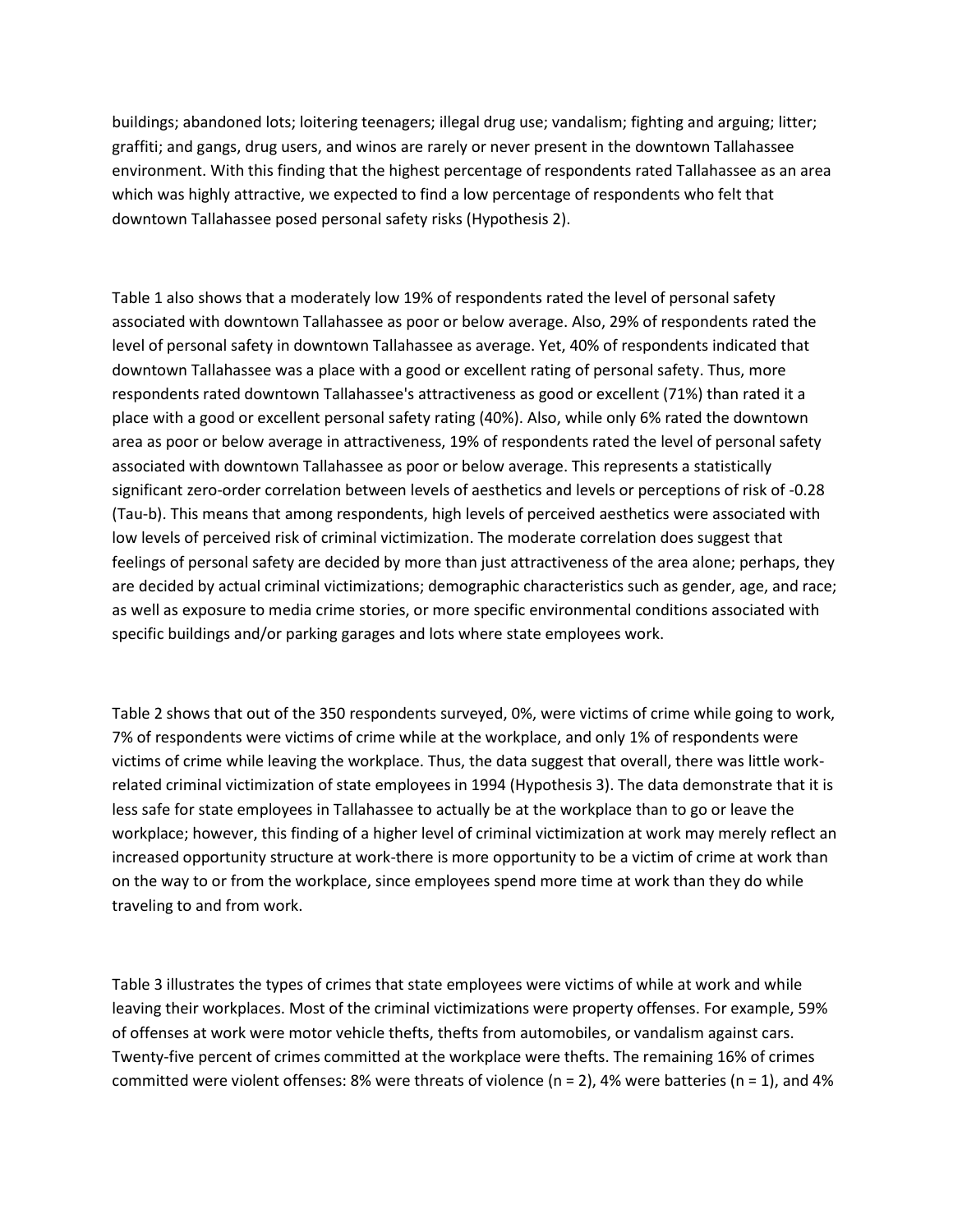were robberies (n = 1). Therefore, state employees in Tallahassee, Florida were very seldom victims of violent crimes in 1994, which suggests extremely low levels of actual personal safety risks.

Of the criminal victimizations acknowledged and identified by state employees, which were committed against them while leaving the workplace, 50% were aggravated assaults (n = 1), and 50% were hit and runs (n =1). Yet with only two self-reported violent victimizations, these results only reveal that state employees were extremely safe in 1994 from criminal victimization while traveling to or returning home from their places of work.

Table 4 shows that most of the criminal victimizations committed at work against state employees were committed in parking lots (70%). Meanwhile, 30% were committed in the office. This is largely due to the fact that most of the offenses were property offenses, especially committed against motor vehicles of state employees, and against state employees by means of thefts within the office setting. This is an important finding for several reasons. First, it supports opportunity theory in general, and perhaps more specifically, routine activities theory, which holds that crime happens as a result of three converging elements: (1) the presence of motivated offenders, (2) the presence of suitable targets, and (3) the absence of capable guardians to prevent the crime (Cohen & Felson, 1979). Automobiles of state employees are left for extended periods of time in parking lots or parking garages; thus, they are suitable targets, especially since they are not protected by capable guardians such as their owners or any other security personnel. They are a logical primary target of offenders in the area.

Another implication of the finding that most criminal victimizations were committed within parking lots and parking garages is that there is great opportunity for the implementation of crime prevention strategies in this type of physical environment. Protecting the property of one's employees from criminal victimization in parking lots and parking garages, as well as the safety of state employees there, should be sought after by employers.

Since the largest percentage of state employees were victims of crime at work rather than on the way to work or on the way home from work, an attempt to test the relationship between being a victim of crime and perceptions of personal safety risks was made using only victimizations at work (Hypothesis 4). Table 5 shows that state employees who were victimized by crime at the workplace were only slightly more likely than nonvictims to indicate that their personal safety was at risk at work (8.3% versus 4.9%, respectively). A low percentage of both crime victims at work and non-crime victims felt their personal safety was at risk at work. This represents a nonstatistically significant zero-order correlation between actual crime victimization at work and feelings of personal safety risk at work of 0.00 (Phisquared). The findings that criminal victimizations of state employees at work is not associated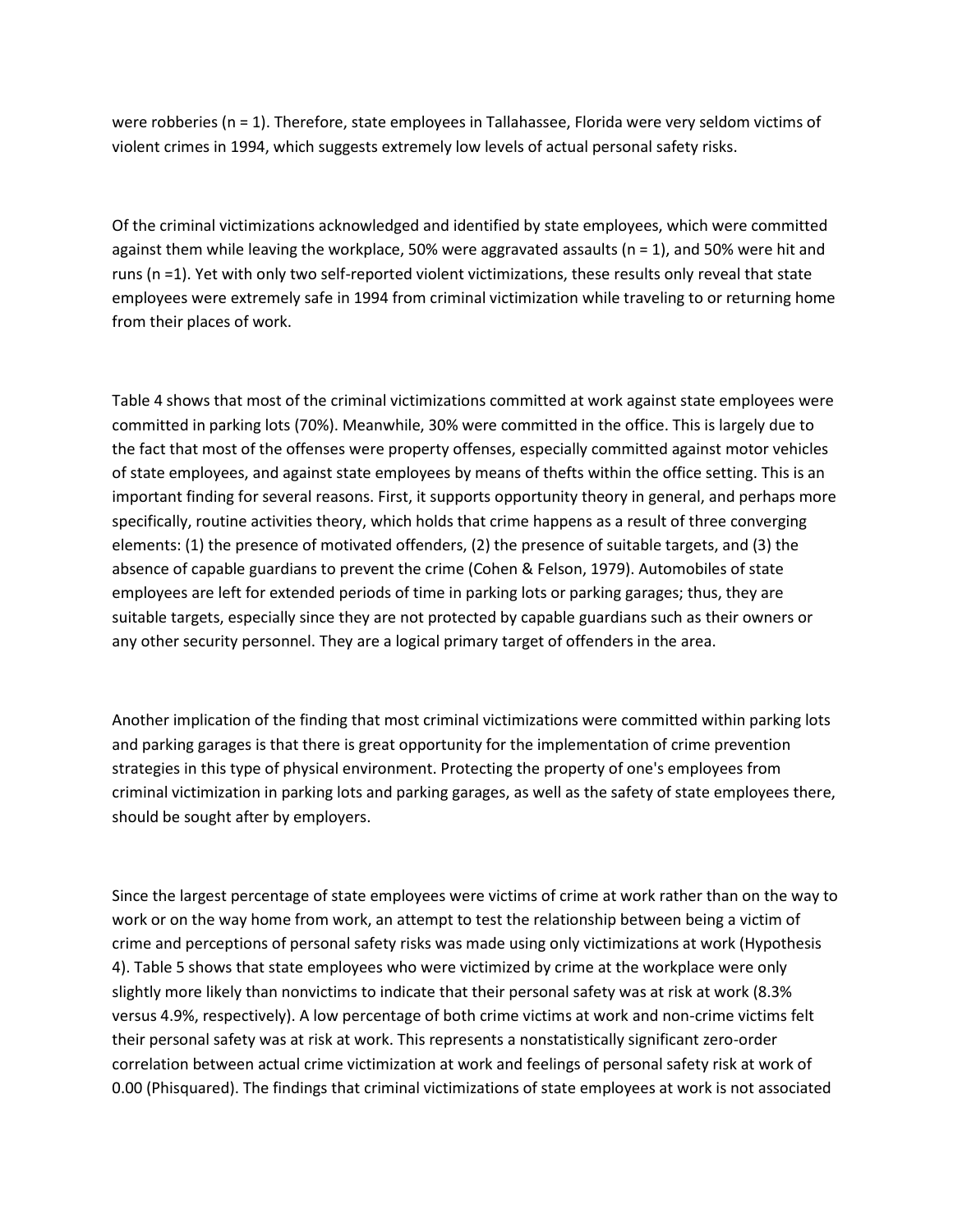with feelings of personal safety risk at work should have probably been expected, since most of the criminal victimizations suffered were property crimes rather than violent crimes. Property crimes suffered by the self-reported victims among the respondents were not of a nature likely to threaten someone's personal safety. It is possible that respondents in the survey would have been more likely to indicate higher perceptions of risk had violent crime victimizations at work been more frequent. Luckily for these employees, violent crime victimizations at work were rarely experienced.

### **Summary and Discussion**

This study tested the relationship between high aesthetics/low incivilities, a result of an intensive CPTED program in downtown Tallahassee, and perceptions of feelings of personal risk and self-reported criminal victimizations among 350 state employees who work in the downtown area of Tallahassee. General support was found for the expectations that (1) changes made to a downtown environment through a program of CPTED aimed at increasing aesthetics and eliminating incivilities would be associated with high ratings of area attractiveness among respondents; (2) conditions of high aesthetics/low incivilities would be associated with low levels of risk perception for criminal victimization among respondents; and (3) conditions of high aesthetics/low incivilities would be associated with low levels of self-reported criminal victimization among respondents. Whether the high ratings of aesthetics by respondents, the low perceptions of risk for criminal victimization, and the low self-reported criminal victimizations were because of the CPTED program that has been implemented in the downtown Tallahassee environment is impossible to know without the pre-implementation measures that could not be obtained by the research.

The correlation between perceived levels of high aesthetics and perceived levels of low safety risks in downtown Tallahassee was not large, although the relationship was related to the original prediction. It is likely that this is due to many other variables which decrease levels of perceived personal safety risks such as a low occurrence of violent criminal victimizations suffered by state employees, either at work, on the way to work, or on the way home from work. This may suggest that a low level of direct experiences with actual violent criminal victimizations is associated with low levels of perceived personal safety risks. Since state employees in downtown Tallahassee were seldom victims of crime in 1994, and since the majority of those were property offenses, there may have been little reason to expect that state employees should have rated personal safety risks as highly problematic in downtown Tallahassee.

In general, the findings serve as an example that intensive CPTED programs at work in downtown environments, directed at increasing aesthetics and reducing incivilities, perceptions of risks, and actual rates of criminal victimization, can be associated with beneficial results, even in cities which are characterized by very high crime rates. It is recommended that CPTED programs aimed only at reducing criminal victimizations and perceptions of risk among citizens should also include measures aimed at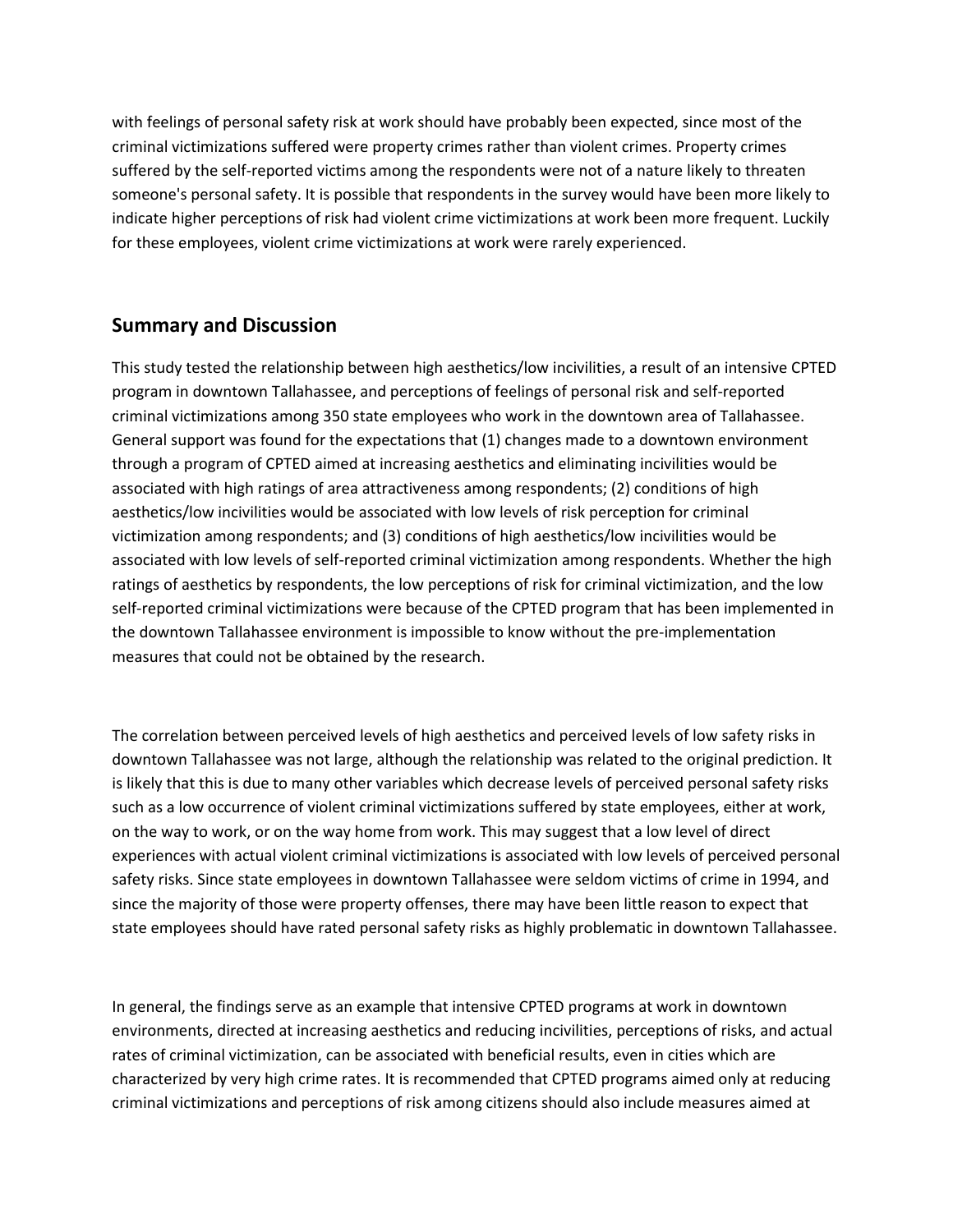increasing aesthetics and lowering perceptions of incivilities. Whether this will cause citizens who inhabit certain areas to feel safer cannot be known for certain.

It is clear that further study is needed in this area, especially as it relates to individuals who spend great amounts of time in familiar environments such as employees in a downtown area. The findings suggest that this future research should focus on more specific environments, such as building and parking lot characteristics, since this may be more directly related to both actual criminal victimization and feelings of personal safety risks.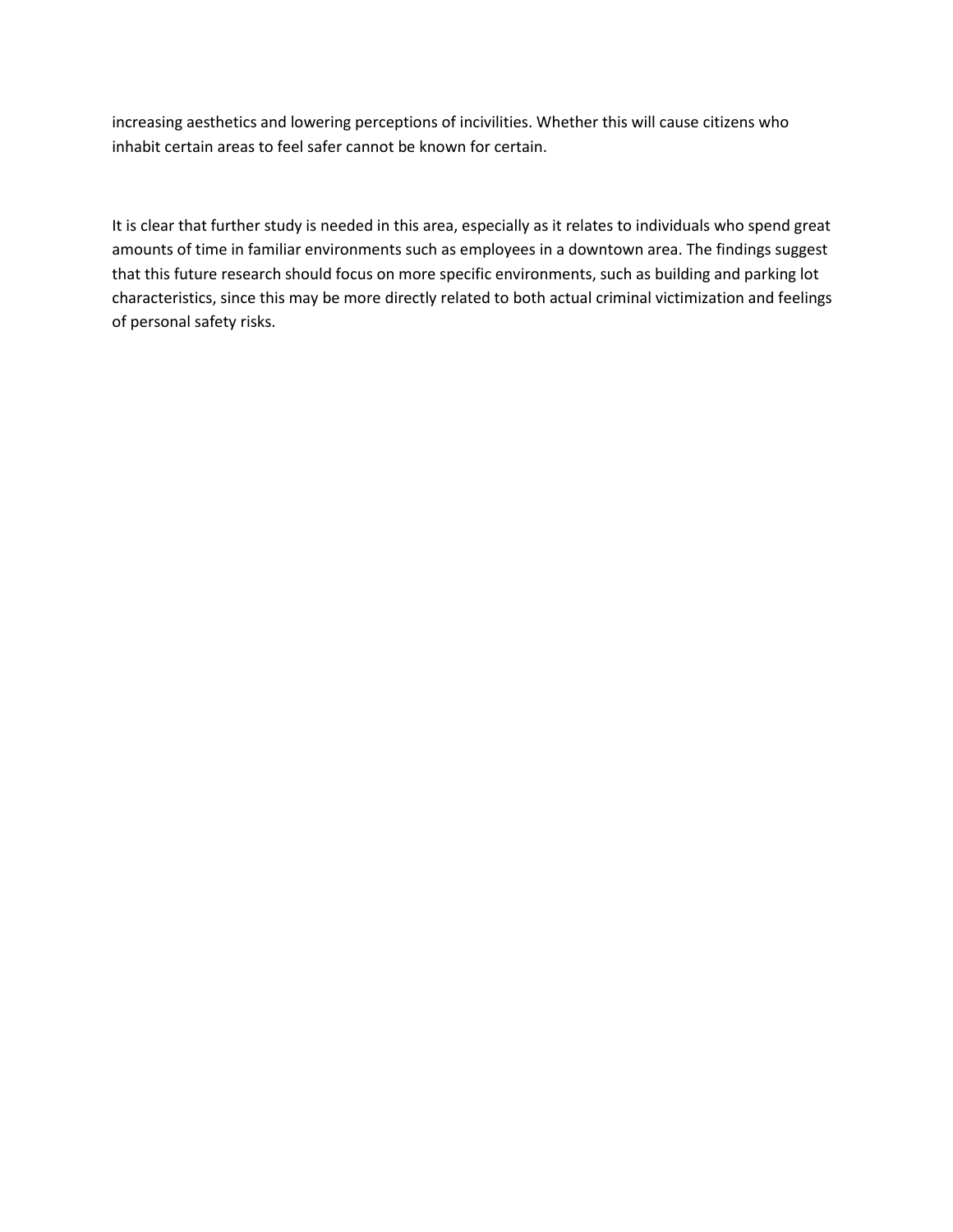#### Table 1 Ratings of Perceived Personal Safety and Attractiveness of the Area

| <b>Rating Level</b>  | <b>Type of Rating</b>  |                       |
|----------------------|------------------------|-----------------------|
|                      | <b>Personal Safety</b> | <b>Attractiveness</b> |
| Poor                 | 5.4%                   | 1.4%                  |
| <b>Below Average</b> | 13.4%                  | 4.3%                  |
| Average              | 28.6%                  | 20.6%                 |
| Good                 | 35.7%                  | 44.3%                 |
| Excellent            | 12.6%                  | 26.3%                 |
| Not Sure             | 4.3%                   | 3.1%                  |
| Total                | 100%                   | 100%                  |
| $\Gamma$             | 350                    | 350                   |

#### Table 2

Self-Reported Work-Related Criminal Victimizations of State Employees

| Reported<br><b>Victimization</b> | <b>Place of Victimization</b> |                |                      |  |
|----------------------------------|-------------------------------|----------------|----------------------|--|
|                                  | <b>Way to Work</b>            | <b>At Work</b> | <b>Way from Work</b> |  |
| Yes                              | 0%                            | 7%             | 1%                   |  |
| No                               | 100%                          | 93%            | 99%                  |  |
| Total                            | 100%                          | 100%           | 100%                 |  |
| $\Omega$                         | 350                           | 350            | 350                  |  |

#### Table 3

Types of Self-Reported Work-Related Criminal Victimizations of State **Employees** 

| <b>Type of</b><br><b>Victimization</b> | <b>Place of Victimization</b> |                |                      |
|----------------------------------------|-------------------------------|----------------|----------------------|
|                                        | <b>Way to Work</b>            | <b>At Work</b> | <b>Way from Work</b> |
| Motor Vehicle Theft,<br>Auto Burglary, |                               |                |                      |
| or Auto Vandalism                      | 0%                            | 59%            | 0%                   |
| Theft                                  | O%                            | 25%            | 0%                   |
| <b>Threat of Violence</b>              | 0%                            | 8%             | 0%                   |
| Battery                                | 0%                            | 4%             | 50%                  |
| Robbery                                | 0%                            | 4%             | O%                   |
| Hit and Run                            | $0\%$                         | O%             | 50%                  |
| Total                                  | $0\%$                         | 100%           | 100%                 |
| n                                      | O%                            | 24%            | 2%                   |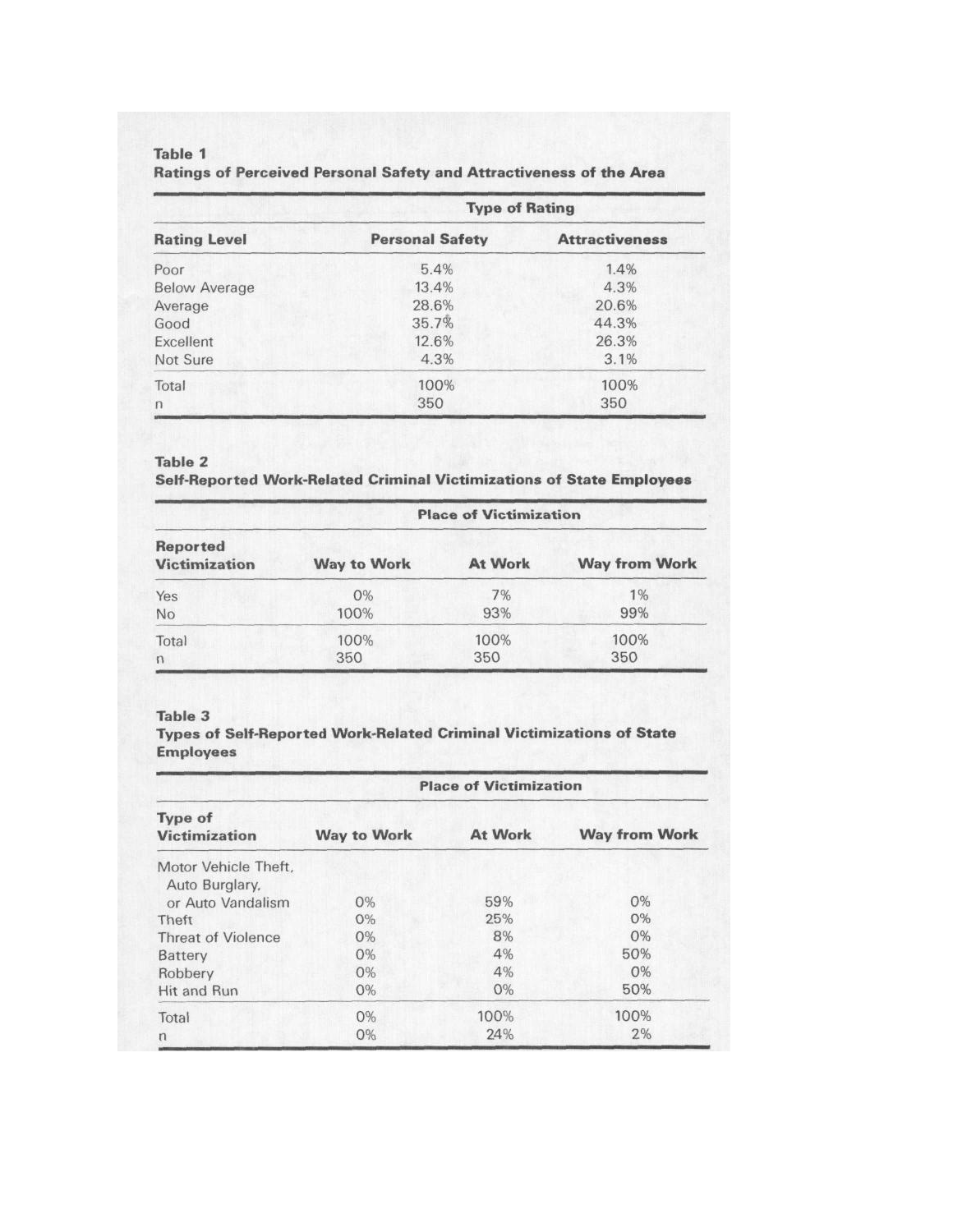### Table 4 Site of Self-Reported At-Work Criminal Victimizations of State **Employees**

|                                                 | <b>Place of Victimization</b> |         |
|-------------------------------------------------|-------------------------------|---------|
| <b>Site of Reported</b><br><b>Victimization</b> |                               | At Work |
|                                                 |                               |         |
| Parking lot                                     |                               | 70%     |
| Office                                          |                               | 30%     |
| Total                                           | 100%                          |         |
| $\eta$                                          | 24%                           |         |

#### Table 5

Effects of Self-Reported At-Work Criminal Victimizations of State **Employees on Feelings of Personal Safety** 

|                                        | <b>At-Work Victimization</b> |       |
|----------------------------------------|------------------------------|-------|
|                                        | Yes                          | No    |
| Feelings of risk<br>to personal safety |                              |       |
| Yes                                    | 8.3%                         | 4.9%  |
| No                                     | 91.7%                        | 95.1% |
| Total                                  | 100%                         | 100%  |
| n                                      | 24                           | 326   |

### **References**

Appleton, J. (1975). The experience of place. London: Wiley Baumer, T. L. (1978). Research on fear of crime in America. Victimology, 3, 254-264. Biderman, A., Johnson, L., McIntyre, J., & Weir, A. (1967). Report on a pilot study in the District of Columbia on victimization and attitudes toward law enforcement. Washington, DC: U.S. Government Printing Office.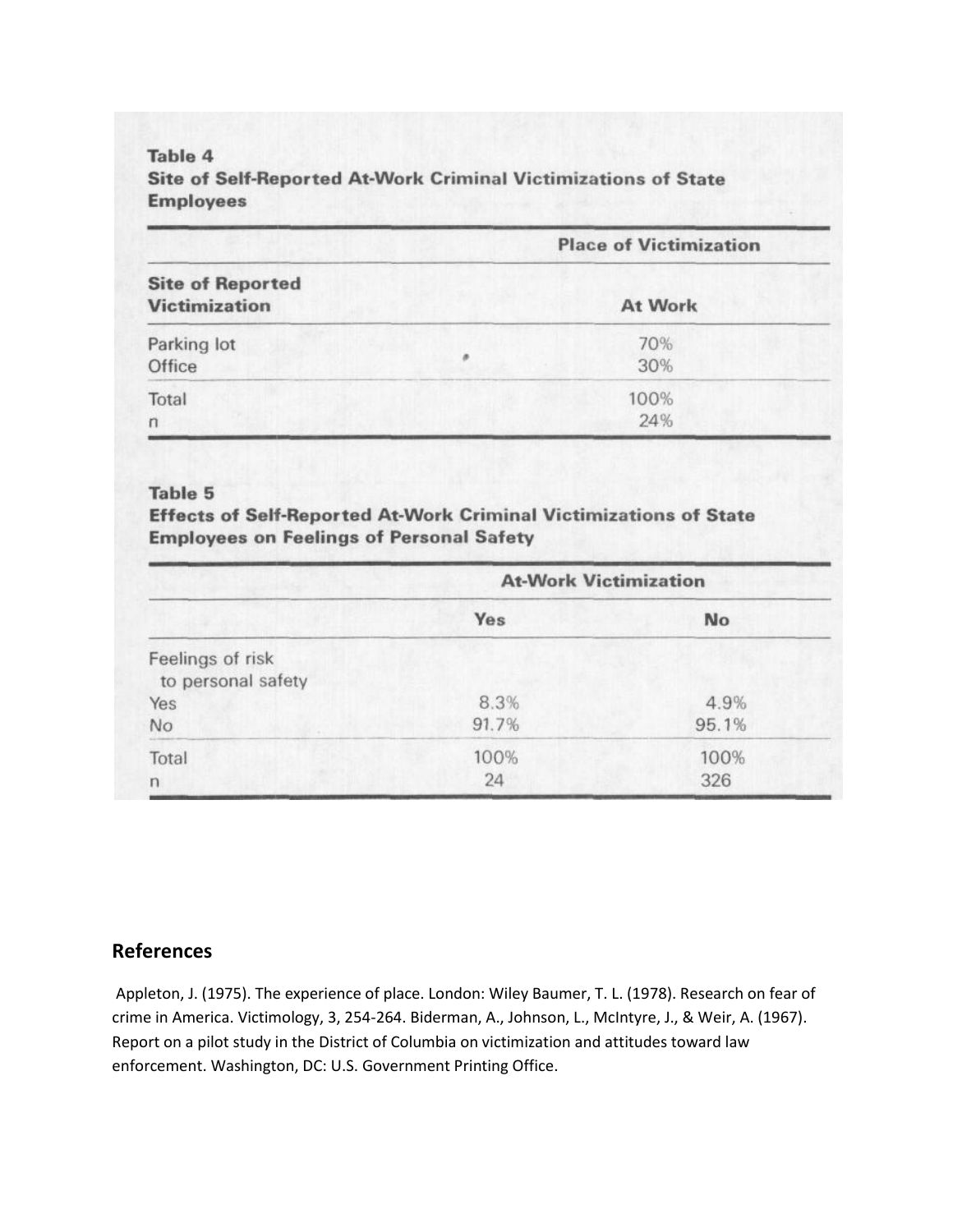Box, S., Hale, C., & Andrews, G. (1988). Explaining fear of crime. British Journal of Criminology, 28,340356. Brantingham, P., & Brantingham, P. (1981). Environmental criminology. Beverly Hills, CA: Sage.

Brantingham, P., & Jeffery, C. (1991). Afterword: Crime space and criminological theory. In P. Brantingham & P Brantingham & P. Brantingham (Eds.), Environmental criminology. Beverly Hills, CA: Sage.

Camp, G. (1968). Nothing to lose: A study of bank robbery in America. Unpublished doctoral dissertation, Yale University, New Haven, CT.

Clarke, A., & Lewis, Ms (1982). Fear of crime among the elderly. British Journal of Criminology, 22, 41-62.

Clarke, R. V. (1995). CPTED and situational crime prevention in public housing. Paper presented to the Technical Assistance Workshop on CPTED organized by the U.S. Department of Housing and Urban Development by SPARTA Consulting Corporation.

Cohen, L., & Felson, M. (1979). Social change in crime rate trends: A routine activity approach. American Sociological Review, 44, 588-608.

Covington, J., & Taylor, R. (1991). Fear of crime in urban residential neighborhoods: Implications of between- and within- neighborhood sources for current models. The Sociological Quarterly, 32(2), 231- 249.

Crowe, T. (1991). Crime prevention through environmental design. Stoneham, MA: Butterworth-Heinemann.

Erksine, H. (1974). The polls: Fear of violence and crime. Public Opinion Quarterly, 38, 131-148.

Figgie, H. (1980). The Figgie report on fear of crime: America afraid, Part 1: The general public. Willoughby, OH: A-T-O Inc.

Garofalo, J. (1979). Victimization and fear of crime. Journal of Research in Crime and Delinquency, 16, 80-97.

Gates, L., & Rohe, W. (1987). Fear and reactions to crime: A revised model. Urban Affairs Quarterly, 22, 425-453.

Goffman, E. (1971). Relations in in piblic: Micro studies of the public order. New York: Harper & Row.

Greene, J., & Taylor, R. (1988). Community-based policing and foot patrol: Issues of theory and evaluation. In J. Greene & S. Mastrofski (Eds.), Community policing: Rhetoric or reality? New York: Praeger.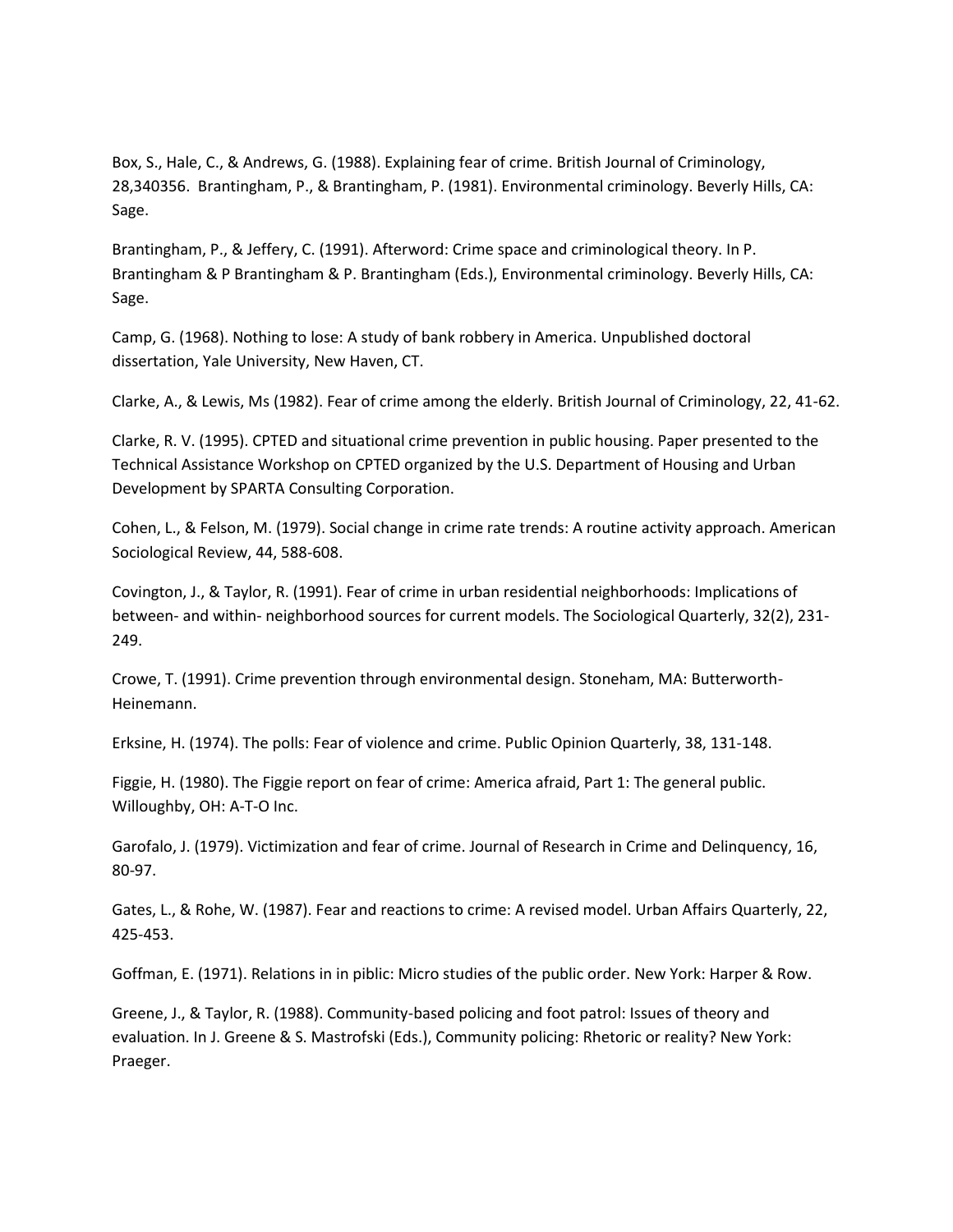Hunter,A. (1978). Symbols of incivility. Paper presented at the annual meeting of the American Society of Criminology, Dallas, Texas.

Jeffery, C. R. (1990). Criminology: An interdiscipliiary approach. Englewood Cliffs, NJ: Prentice-Hall.

LaGrange, R., & Ferraro, K. (1989). Assessing age and gender differences in perceived risk and fear of crime. Crinigy, 27(4), 697-719.

LaGrange, R., Ferraro, K., & Supancic, M. (1992). Perceived risk and fear of crime: Role of social and physical incivilities. Journal of Research in Crime and Delinquency, 29(3), 311-334.

Lewis, D., & Maxfield, M. (1980). Fear in the neighborhoods: An investigation of the impact of crime. [our)ial of Research in Crime and Delinquency, 17, 60-89. Lewis, D. & Salem, G. (1981). Community crime prevention: An analysis of a developing strategy. Crime and Delinquienci, 27, 405-421.

Lewis, D., & Salem, G. (1986). Fear of crime: Incivility and the prodiction of a social problem. New Brunswick, NJ: Transaction Books.

Maxfield, M. (1984). The limits of vulnerability in explaining fear of crime: A comparative neighborhood analysis. Jounal of Research in Crime and Delinquency, 21,233-250.

Maxfield, M. (1987a). Explaining fear of crime: Evidence from the 1984 British Crime Survey. London: Her Majesty's Stationary Office.

Maxfield, M. (1987b). Incivilities and fear of crime in England and Wales, and the United States: A comparative analysis. Paper presented at the annual meeting of the American Society of Criminology, Montreal, Canada.

National Crime Prevention Institute (1986). Understanding crime prevention. Louisville, KY: National Crime Prevention Institute, School of Justice Administration, University of Louisville.

Parker, K., & Ray, M. (1990). Fear of crime: An assessment of related factors. Sociological Spectrum, 10, 29-40.

Pate, A., Wycoff, M., Skogan, W, & Sherman, L. (1986). The effects of police fear reduction strategies: A summary of findings from Houston and Newark. Washington, DC: Police Foundation.

Reiss, A. (1985). Policing a city's central district: The Oakland story. Washington, DC: U.S. Department of Justice, National Institute of Justice.

Robinson, M. (1994). Environmental characteristics of burglaries in private apartment complexes predominantly occupied by university students. Master's thesis, School of Criminology and Criminal Justice, Florida State University, Tallahassee, Florida. Robinson, M. (1997). Environmental characteristics associated with residential burglaries of student apartment complexes. Environment and Behavior, 29(5), 657675.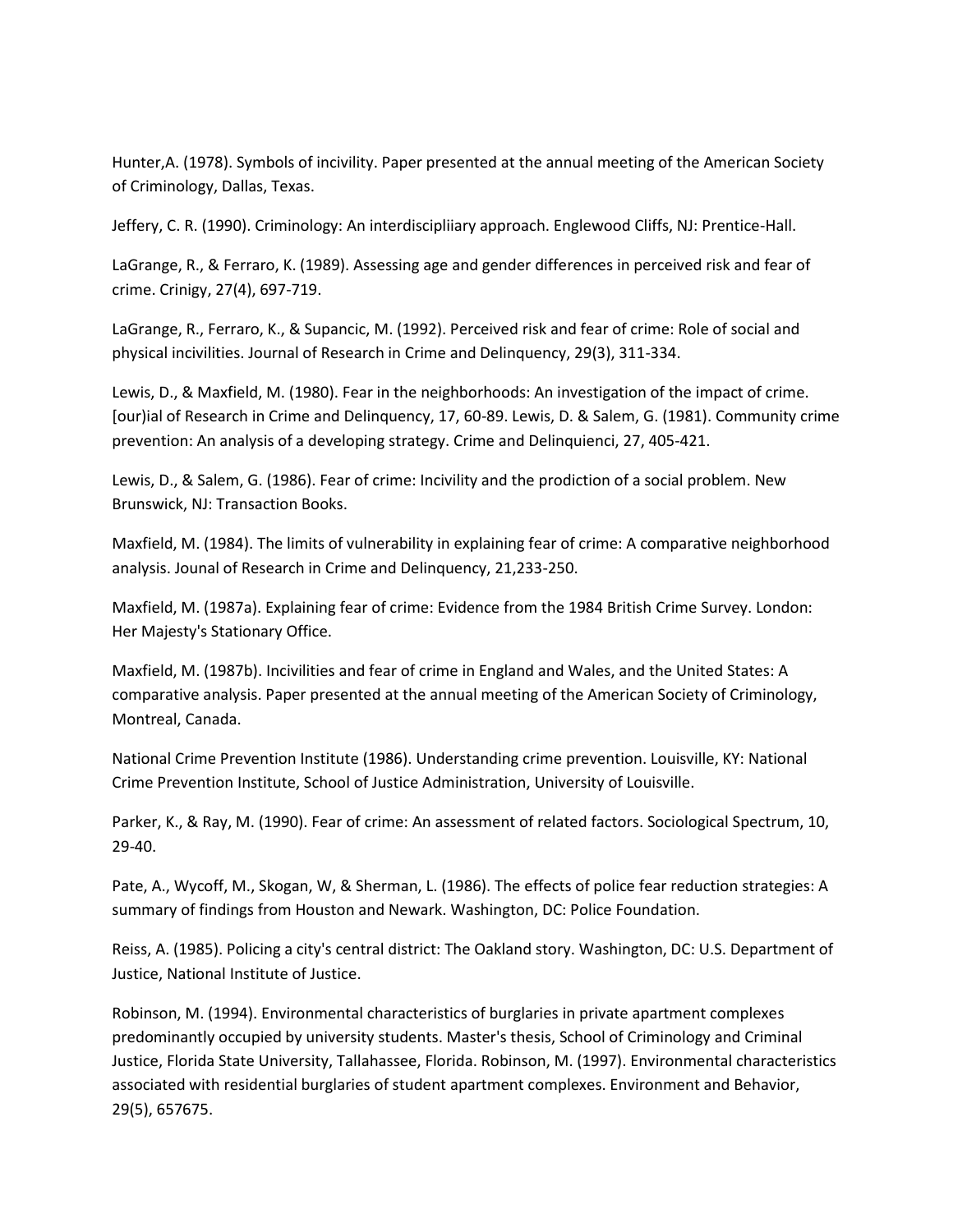Rohe, W., & Burby, R. (1988). Fear of crime in public housing. Environment and Behavior, 20, 700-720.

Savageau, D., & Boyer, R. (1994). Places rated almanac: Your guide to finding the best places to live in North America. Prentice-Hall Travel.

Skogan, W. (1986). Fear of crime and neighborhood change. In A. Reiss, Jr., & M. Tonry (Eds.), Communities and crime. Chicago: University of Chicago Press. Skogan, W. (1990). Disorder and decline: Crime and the spiral of decay in American neighborhoods. New York. Free Press.

Skogan, W., & Maxfield, M. (1981). Coping with crime: Individual and neighborhood reactions. Beverly Hills, CA: Sage.

Skolnick, J. (1966). Justice without trial: Law enforcement in a democratic society. New York: Wiley.

Stinchcombe, A., Adams, R, Heimer, C., Scheppele, K., Smith, T., & Taylor, D. (1980). Crime and punishment: Changing attitudes in America. San Francisco: Jossey-Bass.

Stoks, F. (1983). Assessing urban public space environments for danger of violent crime-especially rape. In D. Joiner, G. Brimikombe, J. Daish, & D. Kernohan (Eds.), Proceedings on the Conference on People and Physical Environment Research. Weelington, New Zealand: Ministry of Works and Development.

Taylor, M., & Nee, C. (1988). The role of cues in simulated residential burglary. British Journal of Criminology, 28, 396-401.

Taylor, R., & Harrell, A. (1996). Physical environment and crime: National Institute of Justice research report. Washington, DC: U.S. Department of Justice.

Taylor, R., Shumaker, S., & Gottfredson, S. (1985). Neighborhood level links between physical features and local sentiments, deterioration, fear of crime and confidence. Journal of Architectural Planning and Research, 21, 261-275.

Tiffany, W., & Ketchel, J. (1979). Psychological deterrence in robberies of banks and its application to other institutions. In J. Kramer (Ed.), The role of behavioral sciences in physical security. Washington, DC: U.S. Department of Commerce, National Bureau of Standards.

Warr, M. (1984). Fear of victimization: Why are women and the elderly more afraid? Social Science Quarterly, 65, 681-702.

Warr, M. (1987). Fear of victimization and sensitivity to risk. Journal of Quantitative Criminology, 3(1), 29-46.

Warr, M. (1990). Dangerous situations: Social context and fear of victimization. Social Forces, 68, 891- 907.